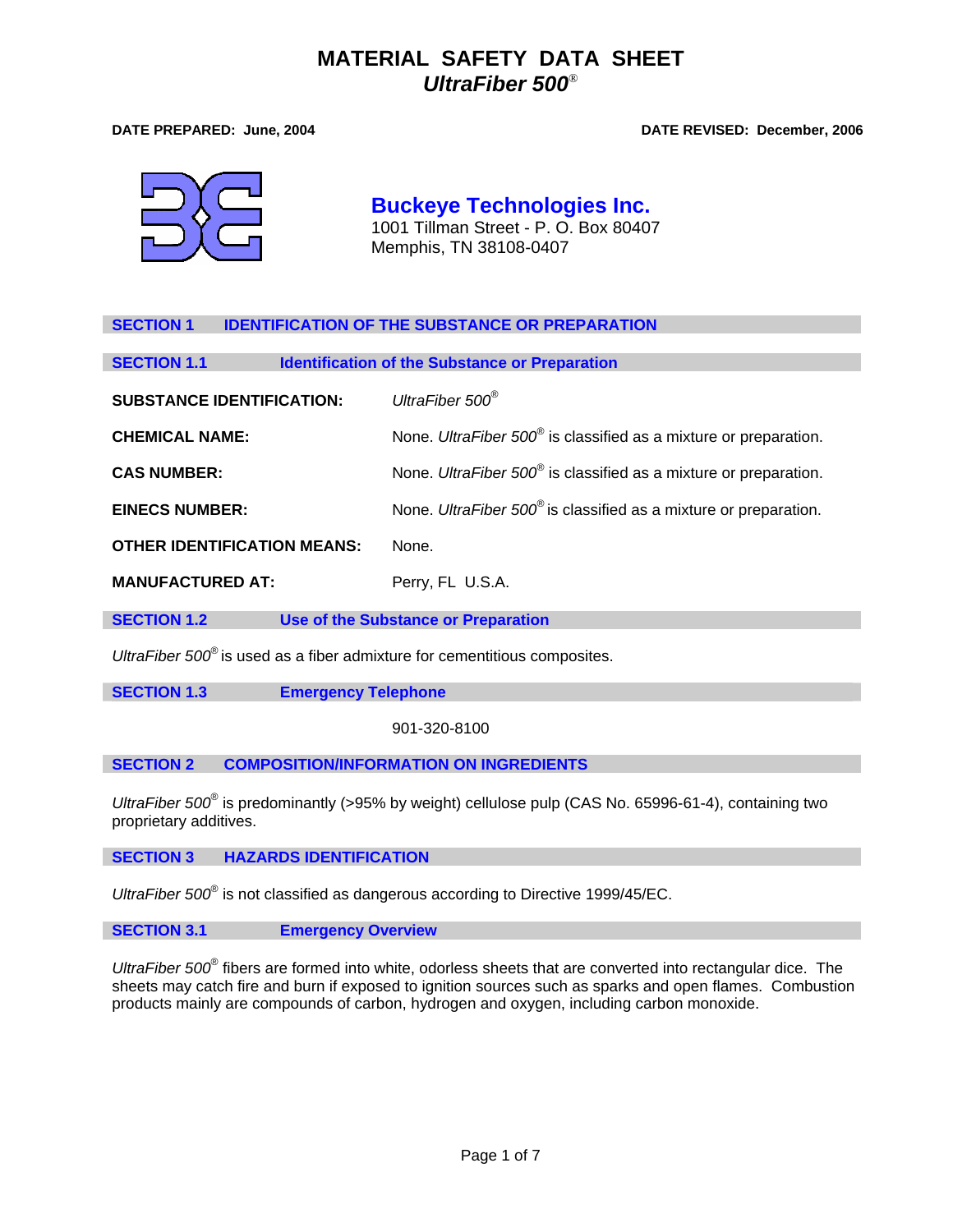ı

ı

I

### **DATE PREPARED: June, 2004 DATE REVISED: December, 2006**

| <b>SECTION 3.2</b>   | <b>Potential Health Effects By Route Of Exposure</b>                                                                                                                                                                                                                                                                                                                                                                                                                                                                                                                                                                                                                                                                                        |  |  |  |
|----------------------|---------------------------------------------------------------------------------------------------------------------------------------------------------------------------------------------------------------------------------------------------------------------------------------------------------------------------------------------------------------------------------------------------------------------------------------------------------------------------------------------------------------------------------------------------------------------------------------------------------------------------------------------------------------------------------------------------------------------------------------------|--|--|--|
|                      |                                                                                                                                                                                                                                                                                                                                                                                                                                                                                                                                                                                                                                                                                                                                             |  |  |  |
| Chronic (Cancer):    | UltraFiber 500 <sup>®</sup> fibers themselves, cellulose pulp, and the additives are not listed in<br>lists of carcinogens published by IARC, NTP, or OSHA.                                                                                                                                                                                                                                                                                                                                                                                                                                                                                                                                                                                 |  |  |  |
|                      | Conditions Aggravated: Data are not available.                                                                                                                                                                                                                                                                                                                                                                                                                                                                                                                                                                                                                                                                                              |  |  |  |
| Eye:                 | Dust released from <i>UltraFiber 500</i> <sup>®</sup> is predominately cellulose, and may<br>mechanically irritate eyes, causing redness and watering.<br>UltraFiber $500^\circ$ is predominantly cellulose. Cellulose swallowed in association with<br>exposures below published TLV's is not likely to be harmful. (See Section 8.1.) The<br>extent to which the additives may alter this conclusion about cellulose is not known.<br>Dust released from UltraFiber 500 <sup>®</sup> is predominately cellulose. Cellulose inhaled in<br>association with exposures below published TLV's is not likely to be harmful. (See<br>Section 8.1.) The extent to which the additives may alter this conclusion about<br>cellulose is not known. |  |  |  |
| Ingestion:           |                                                                                                                                                                                                                                                                                                                                                                                                                                                                                                                                                                                                                                                                                                                                             |  |  |  |
| Inhalation:          |                                                                                                                                                                                                                                                                                                                                                                                                                                                                                                                                                                                                                                                                                                                                             |  |  |  |
| Skin Absorption:     | Unlikely to occur. Cellulose is virtually insoluble in lipid solvents and water. The<br>extent to which the additives may alter this conclusion is not known.                                                                                                                                                                                                                                                                                                                                                                                                                                                                                                                                                                               |  |  |  |
| <b>Skin Contact:</b> | Repeatedly handling finished forms may mechanically roughen skin.                                                                                                                                                                                                                                                                                                                                                                                                                                                                                                                                                                                                                                                                           |  |  |  |
| <b>SECTION 4</b>     | <b>FIRST AID MEASURES</b>                                                                                                                                                                                                                                                                                                                                                                                                                                                                                                                                                                                                                                                                                                                   |  |  |  |
|                      |                                                                                                                                                                                                                                                                                                                                                                                                                                                                                                                                                                                                                                                                                                                                             |  |  |  |
| <b>SECTION 4.1</b>   | <b>First Aid Procedures</b>                                                                                                                                                                                                                                                                                                                                                                                                                                                                                                                                                                                                                                                                                                                 |  |  |  |
| Eye:                 | Treat dust in eyes as a foreign object. Flush with water to remove. Get medical<br>Help if irritation persists.                                                                                                                                                                                                                                                                                                                                                                                                                                                                                                                                                                                                                             |  |  |  |
| Inhalation:          | Remove to fresh air. Get medical help if persistent irritation, severe coughing or<br>breathing difficulty occurs.                                                                                                                                                                                                                                                                                                                                                                                                                                                                                                                                                                                                                          |  |  |  |
| <b>CENTINNIE</b>     | <b>EIDE EIAUTINA MEACHDEC</b>                                                                                                                                                                                                                                                                                                                                                                                                                                                                                                                                                                                                                                                                                                               |  |  |  |

**SECTION 5 FIRE FIGHTING MEASURES**

# **SECTION 5.1 Flammable Properties**

UltraFiber 500<sup>®</sup>, as loose fibers, sheets, or rectangular dice, can be ignited and will burn with a self-sustained flame. Combustion products include compounds of carbon, hydrogen and oxygen, for example carbon monoxide.

**SECTION 5.2 Explosion Properties**

*UltraFiber 500*® dust, as any cellulosic dust, is an explosion hazard.

**SECTION 5.3 Extinguishing Media**

Water is effective to extinguish burning *UltraFiber 500*® . Other extinguishing methods may be used as deemed appropriate. No extinguishing method is known to be unsafe for use with *UltraFiber 500*® .

### **SECTION 5.4 Fire-fighting Instruction**

Keep personnel removed from and upwind of fire. Wear appropriate fire-fighting gear and respiratory protection.

## **SECTION 6 ACCIDENTAL RELEASE MEASURES**

Collect for recovery or disposal. No special personal or environmental precautions are necessary.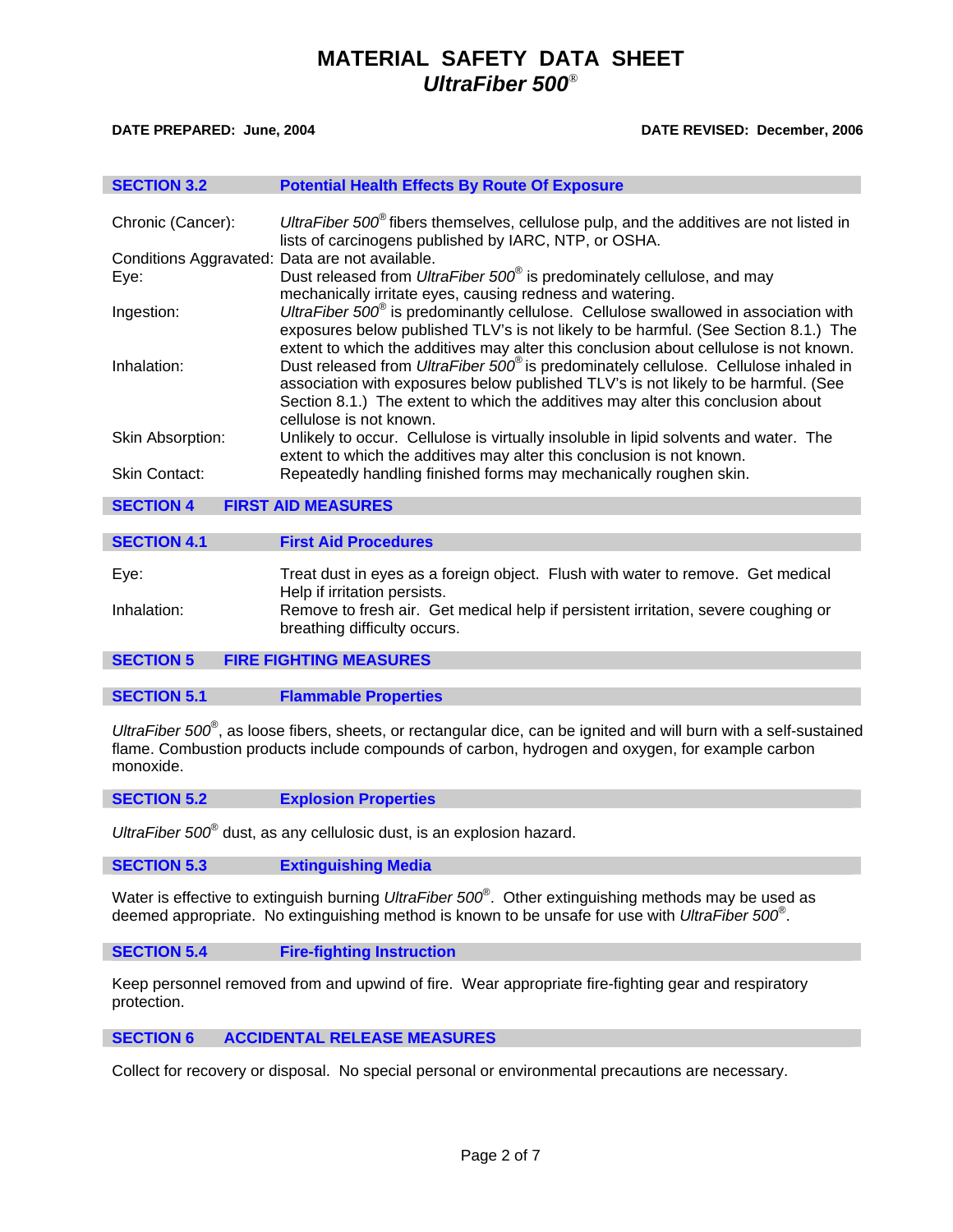### **DATE PREPARED: June, 2004 DATE REVISED: December, 2006**

| <b>SECTION 7</b> | <b>HANDLING AND STORAGE</b> |
|------------------|-----------------------------|
|------------------|-----------------------------|

**SECTION 7.1** Handling

Use equipment and practices appropriate for large, heavy items. Special precautions are not necessary.

**SECTION 7.2 Storage**

Store in a cool, dry location away from heat sources, open flames, and sparks.

# **SECTION 8 EXPOSURE CONTROLS/PERSONAL PROTECTION**

## **SECTION 8.1 Exposure Limit Values**

*UltraFiber 500*® dust may be considered cellulose (CAS No. 9004-34-6). The effects of the additives on these values are unknown.

| ACGIH TLV-TWA <sup>1</sup> | 10 mg/m             | Total dust      | $^1$ 1999 TLVs and BEIs, ACGIH  |
|----------------------------|---------------------|-----------------|---------------------------------|
| OSHA TLV-TWA <sup>2</sup>  | 15 mg/m             | Total dust      | $2$ 29 CFR 1910.1000, Table Z-1 |
| OSHA TLV-TWA <sup>2</sup>  | 5 mg/m <sup>3</sup> | Respirable dust |                                 |

**SECTION 8.2 Exposure Controls**

**SECTION 8.2.1 Occupational Exposure Controls**

Minimize practices that generate dust. Use general mechanical and/or local exhaust ventilation to keep dust concentrations below exposure guidelines.

**SECTION 8.2.1.1 Respiratory Protection**

Wear particulate filter and/or air-purifying respirator when allowable exposure limits may be exceeded.

**SECTION 8.2.1.2 Hand Protection**

Wear gloves to minimize potential mechanical irritation from handling.

**SECTION 8.2.1.3 Eye Protection**

Wear safety glasses or goggles where high dust levels are encountered.

**SECTION 8.2.1.4 Skin Protection**

Outer garments may be desirable in dusty areas.

**SECTION 8.2.2 Environmental Exposure Controls** 

Special environmental exposure controls are not known.

# **SECTION 9 PHYSICAL AND CHEMICAL PROPERTIES**

### **SECTION 9.1 General Information**

Appearance: Short fibers in odorless, white sheets that are converted into rectangular dice.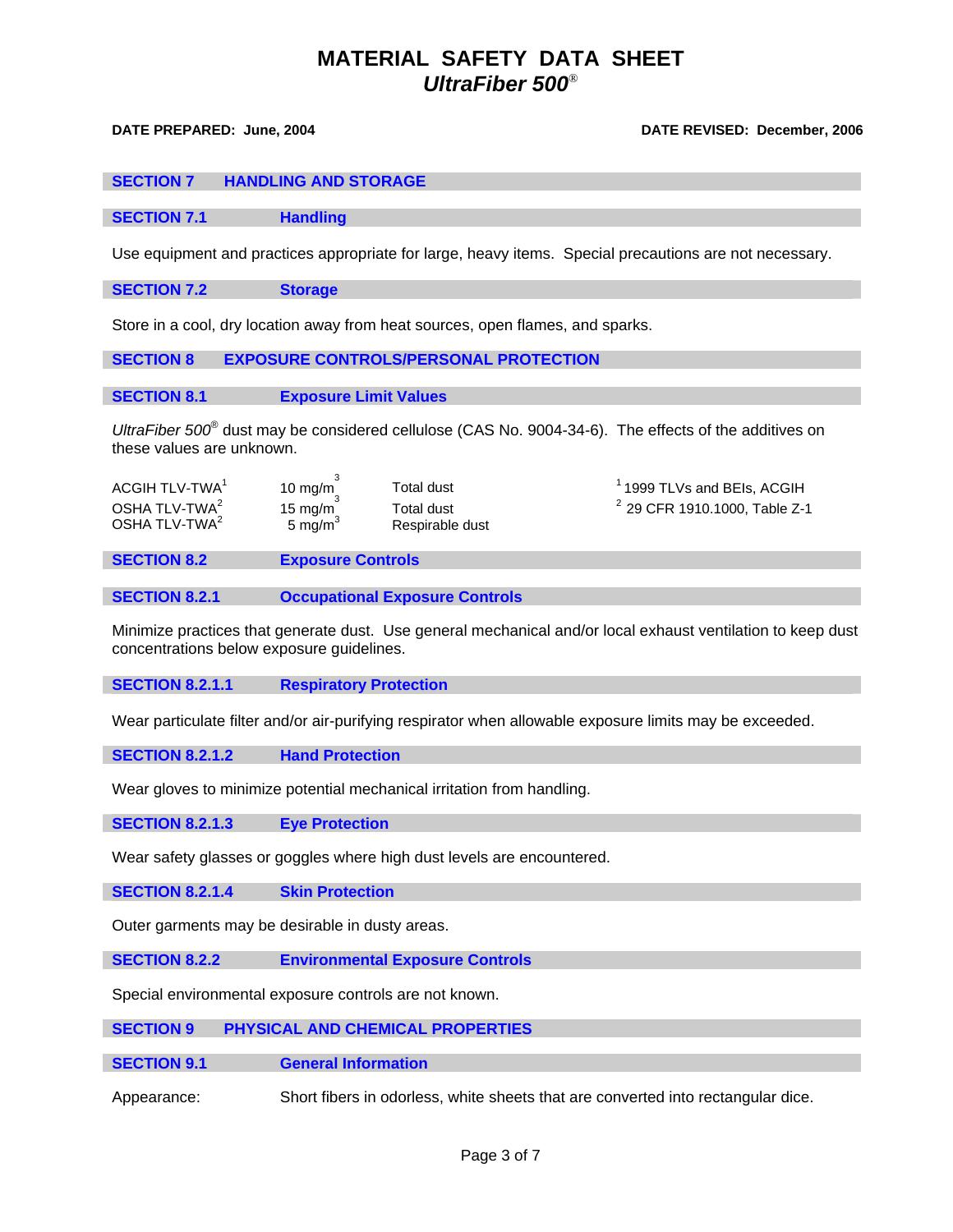### **DATE PREPARED: June, 2004 DATE REVISED: December, 2006**

| <b>SECTION 9.2</b>                                                                                                                                                                                                                                      |                          | <b>Important Health, Safety, and Environmental Information</b>                                                                                                                                                                                                                                                                                                                                                                                                                                         |  |
|---------------------------------------------------------------------------------------------------------------------------------------------------------------------------------------------------------------------------------------------------------|--------------------------|--------------------------------------------------------------------------------------------------------------------------------------------------------------------------------------------------------------------------------------------------------------------------------------------------------------------------------------------------------------------------------------------------------------------------------------------------------------------------------------------------------|--|
| Boiling Point (760 mmHg):<br>Evaporation Rate (Butyl Acetate = 1):<br>Flash Point (Method Used):<br>Melting Point:<br>pH:<br>Solubility in Water:<br>Specific Gravity ( $H_2O = 1$ ):<br>Vapor Density ( $Air = 1$ ):<br>Vapor Pressure (mmHg at 20°C): |                          | Not applicable<br>Not applicable<br>Not applicable<br>Not applicable<br>Not applicable<br>Not expected to exceed 1%<br>1.5<br>Not applicable<br>Not applicable                                                                                                                                                                                                                                                                                                                                         |  |
| <b>SECTION 9.3</b>                                                                                                                                                                                                                                      | <b>Other Information</b> |                                                                                                                                                                                                                                                                                                                                                                                                                                                                                                        |  |
| Ignition Temperature:                                                                                                                                                                                                                                   |                          | UltraFiber $500^\circ$ ignition temperature is expected to be about 400°C. This<br>expectation is based on the chemical similarity among cellulose, cotton fibers,<br>and viscose rayon fibers. Reported ignition temperatures for cotton and rayon<br>fibers are 390-400°C and 420°C, respectively (Polymer Handbook, Brandrup<br>and Immergut (eds.), $2^{nd}$ edition, page V-96, 1975).                                                                                                            |  |
| Minimum Explosive Concentration:                                                                                                                                                                                                                        |                          | Cellulose minimum explosive concentration is 0.055 oz/ $ft^3$ (55 g/m <sup>3</sup> ), and<br>explosivity indices for cellulose dusts range from weak (<0.1) for raw cotton<br>linters to severe (>10) for ground cotton flock. Variables that affect explosivity include<br>dust concentration, fiber length, heating rate, and moisture content.<br>Data are from Explosivity Of Dusts Used In the Plastics Industry, report of<br>investigations 5971, U.S. Department Of Interior, Bureau Of Mines. |  |
| Thermal Decomposition:                                                                                                                                                                                                                                  |                          | 200-270°C (Polymer Handbook, Brandrup and Immergut (eds.), 2 <sup>nd</sup> edition,<br>page V-94, 1975).                                                                                                                                                                                                                                                                                                                                                                                               |  |

**SECTION 10 STABILITY AND REACTIVITY**

**SECTION 10.1** Conditions to Avoid

Dust deposits on hot pipes and machines.

**SECTION 10.2 Materials to Avoid**

Open flames, sparks and strong oxidizing agents, e.g. concentrated nitric and sulfuric acid.

**SECTION 10.3 Hazardous Decomposition Products**

Chemical Stability: *UltraFiber 500*® is stable. Hazardous Decomposition Products: None known. Hazardous Polymerization: Will not occur.

**SECTION 11 TOXICOLOGICAL INFORMATION**

Information is available upon request.

# **SECTION 12 ECOLOGICAL INFORMATION**

## **SECTION 12.1 Ecotoxicity**

No data are available.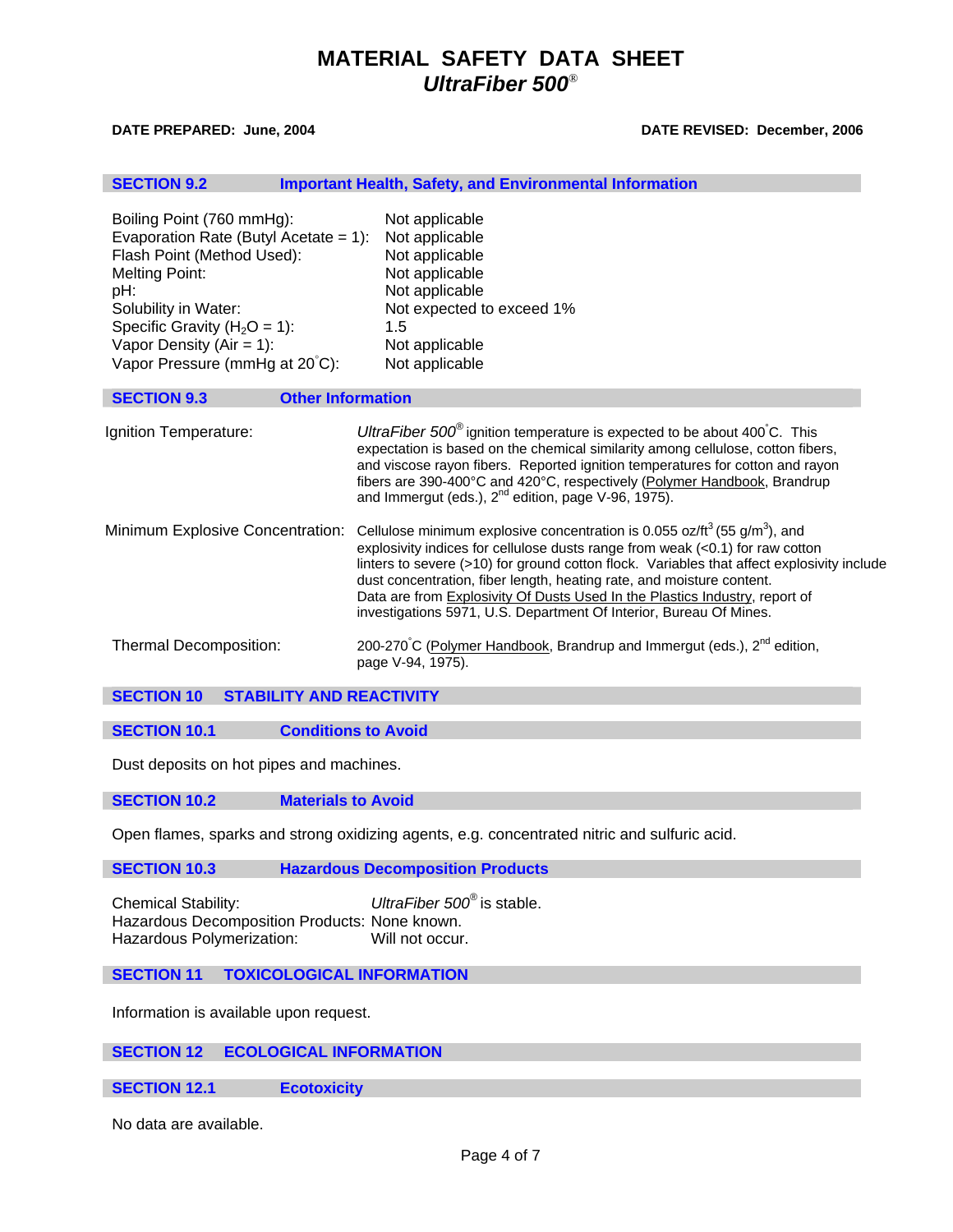#### **DATE PREPARED: June, 2004 DATE REVISED: December, 2006**

#### **SECTION 12.2 Mobility**

UltraFiber 500<sup>®</sup> is not expected to migrate into groundwater or travel far from the site of release.

**SECTION 12.3 Persistence and Biodegradability** 

No data are available.

**SECTION 12.4 Bioaccumulative Potential** 

No data are available.

**SECTION 12.5 Other Adverse Effects** 

No data are available.

**SECTION 13 DISPOSAL CONSIDERATIONS**

EUROPEAN UNION

*UltraFiber 500*® , as made, does not have the properties of a hazardous waste (Council Directive 94/31/EC), and it may be disposed in Member Countries according to Council Directive 75/442/EEC, as amended.

UNITED STATES

UltraFiber 500<sup>®</sup>, as made, is not a hazardous waste, and it may be landfilled or incinerated in accordance with federal, state, and local requirements.

### **SECTION 14 TRANSPORT INFORMATION**

UltraFiber 500<sup>®</sup> is predominantly cellulose. The U.S. Department of Transportation does not regulate cellulose as a hazardous material.

## **SECTION 15 REGULATORY INFORMATION**

Regulatory information is provided as a service to our customers. This information may not address all applicable local, state, national and international regulations. The customer is responsible to determine regulatory information that is relevant to their usage of this product. If further assistance is needed, contact your Buckeye Product Manager.

## **SECTION 15.1 Inventories**

CANADA

CANADIAN ENVIRONMENTAL PROTECTION ACT (CEPA):

UltraFiber 500<sup>®</sup>, as cellulose pulp (CAS No. 65996-61-4), and the additives are included in the Canadian DSL/NDSL.

EUROPEAN UNION (EU)

DIRECTIVE 67/548 (as amended by DIRECTIVE 92/32):

UltraFiber 500<sup>®</sup>, as cellulose pulp (CAS No. 65996-61-4), and the additives are included in the EINECS inventory.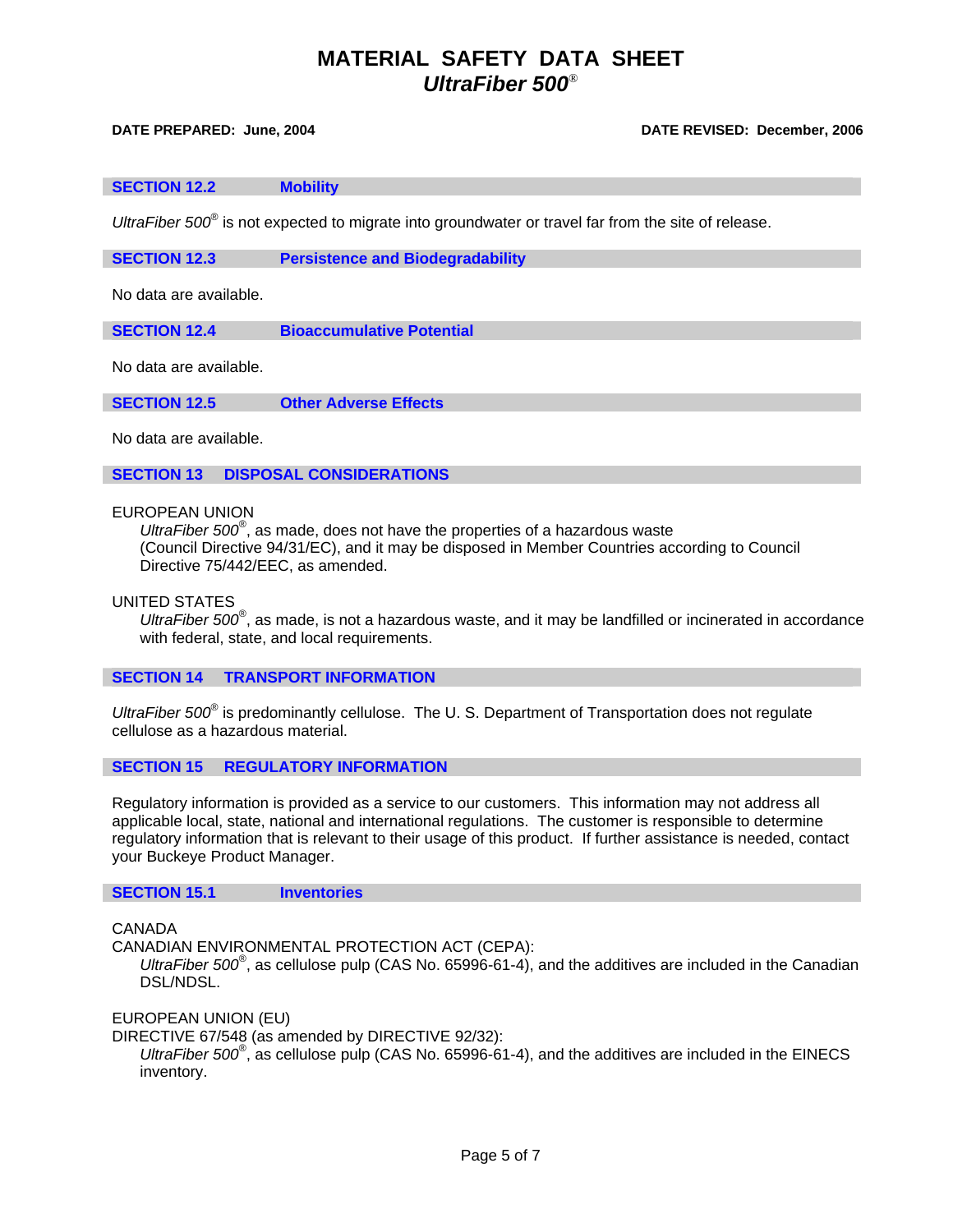### **DATE PREPARED: June, 2004 DATE REVISED: December, 2006**

**SECTION 15.1 Inventories (cont'd)**

UNITED STATES

TOXIC SUBSTANCE CONTROL ACT (TSCA):

UltraFiber 500<sup>®</sup>, as cellulose pulp (CAS Number 65996-61-4), and the additives are included in the TSCA Chemical Substance Inventory.

## **SECTION 15.2 U.S. Federal Regulations**

COMPREHENSIVE ENVIRONMENTAL RESPONSE, COMPENSATION AND LIABILITY ACT OF1980 (CERCLA), also called "SUPERFUND":

 Cellulose and the additives are not designated as hazardous substances (40 CFR 302.4), and there are no reportable quantities (40 CFR 302.5) for cellulose releases. Therefore, *UltraFiber 500*® releases to the environment are not subject to CERCLA notification requirements (40 CFR 302.6).

SOLID WASTE DISPOSAL ACT/RESOURCE CONSERVATION AND RECOVERY ACT (RCRA):

 Cellulose and the additives are not hazardous waste. *UltraFiber 500*® , as cellulose, does not have characteristics of ignitability (40 CFR 261.21), corrosivity (40 CFR 261.22), or reactivity (40 CFR 261.33); and based on knowledge of its composition, it should not exhibit toxicity characteristics (40 CFR 261.24). Furthermore, cellulose and the additives are not included among the lists of hazardous wastes at 40 CFR Part 261, Subpart D.

SUPERFUND AMENDMENTS AND REAUTHORIZATION ACT OF 1986 (SARA):

TITLE III - EMERGENCY PLANNING AND COMMUNITY RIGHT TO KNOW

Subtitle A - Emergency Planning and Notification

Sec. 302. Substances and facilities covered and notification

 Cellulose and the additives are not included in the List of Extremely Hazardous Substances and Their Threshold Planning Quantities (40 CFR Part 355, Appendices A and B).

Subtitle B - Reporting Requirements

Sec. 311. . Material Safety Data Sheets (MSDS)

 A MSDS may be required to be available for *UltraFiber 500*® . (See OSHA below.) If so, and if *UltraFiber 500*® exceeds threshold levels (40 CFR 370.20(b)), this MSDS may be subject to MSDS reporting regulations at 40 CFR 370.21.

Sec. 312. Emergency and hazardous chemical inventory forms

 A MSDS may be required to be available for *UltraFiber 500*® . (See OSHA below.) If so, and if *UltraFiber 500*® exceeds threshold levels (40 CFR 370.20(b)), *UltraFiber 500*® may be subject to Inventory reporting regulations at 40 CFR 370.25.

Sec. 313. Toxic chemical release forms

*UltraFiber 500*® is exempt from Toxic Chemical Release Reporting and Supplier Notification Requirements (40 CFR, Part 372, Subparts B and C, respectively). Cellulose and the additives are not included in the Specific Toxic Chemical Listings (40 CFR, Subpart D) to which release reporting and supplier notification requirements apply. Furthermore, chemicals included in the Specific Toxic Chemical listings that might appear as impurities in *UltraFiber 500*® will be present at or below *de minimus* concentrations (40 CFR 372.38).

# FOOD DRUG AND COSMETIC ACT:

 *UltraFiber 500*® contains cellulose, which meets the definition for pulp at 21 CFR 186.1673, and the additives comply with one or more FDA regulations.